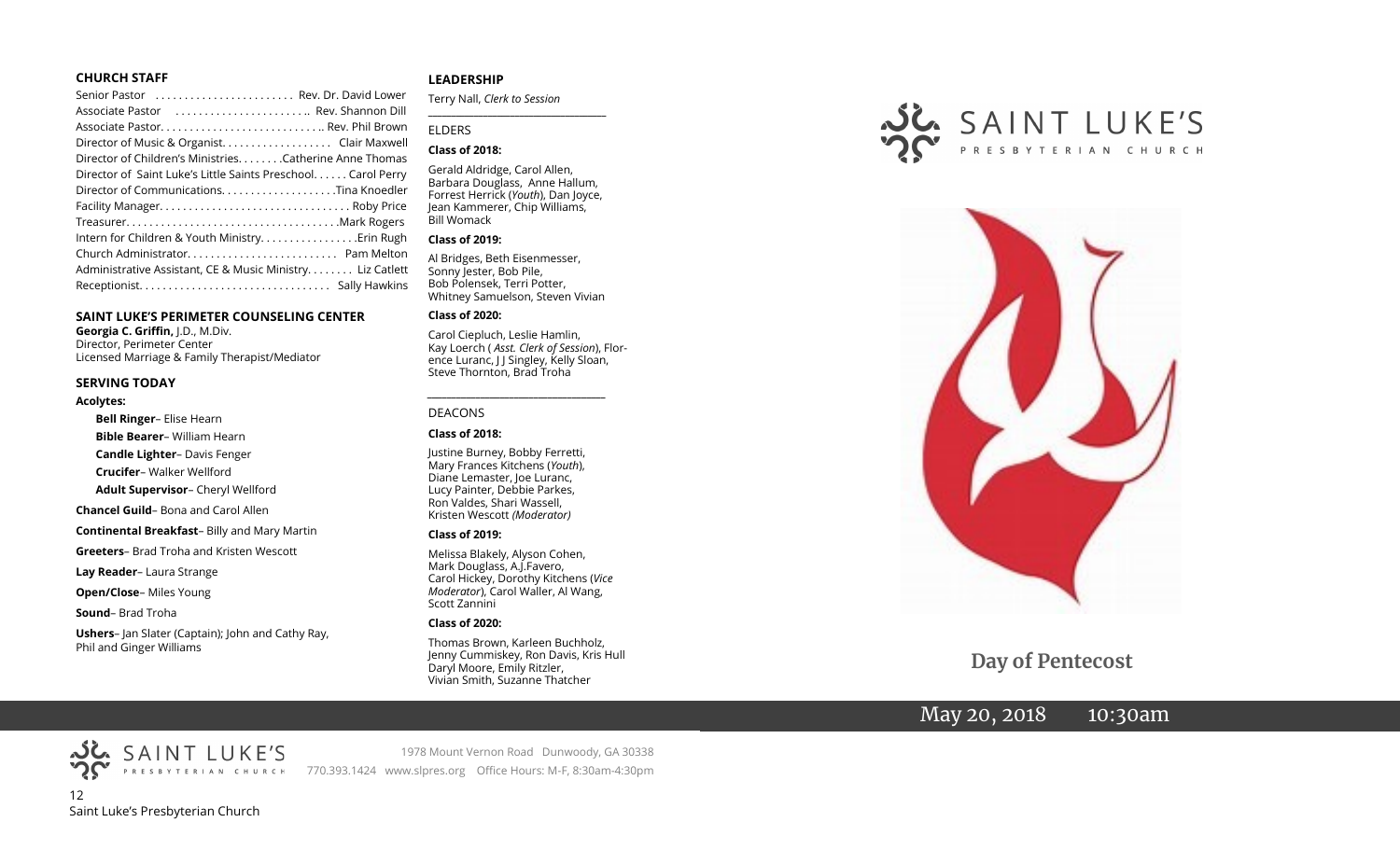

1978 Mount Vernon Road • Dunwoody, Georgia 30338 770.393.1424 • www.slpres.org

#### **May 20, 2018**  Day of Pentecost

#### **Liturgical Color:** Red

*Liturgical colors can orient us to the season of the church year and help to engage the sense of sight in worship. Red is the color for Pentecost.* 

# **SUNDAY SCHEDULE**

8:30am Chapel Communion Service 9:30am Sunday School 10:30am Sanctuary Worship Service *Nursery available at all services and Sunday School.* 

# MISSION

Responding to God's call and empowered by the Holy Spirit, we invite all to join us in knowing, serving, and sharing Jesus Christ here and around the world.

# VISION

To be a beacon of faith, hope, and love– every member an active disciple in Christ's ministry.

# **WELCOME, GUESTS!**

We are delighted you are worshipping with us.

**DURING** the Welcome, please print the requested information on the Friendship Pad and pass the Friendship Pad down the pew.

**AFTER** the worship service, please join us outside the Sanctuary where our Pastors or a church officer will be available to answer questions and provide you with a loaf of freshly-baked bread.

**FOR MORE** information about our programs, ministries or membership, please contact one of our Pastors at 770.393.1424, or visit our website: slpres.org.

# **THAT ALL MAY WORSHIP**

**ASSISTIVE** A hearing loop is  $\mathcal{D}_{\mathrm{r}}$ accessible by switching hearing aids to T-coil. Also, large print hymnals and back cushions are available. Please contact an usher for further assistance.

#### **CHILDREN** are a precious part of

our church family, and we welcome them in worship. Worship notebooks and tactile activities are available on the back ledges of the sanctuary for preschool and elementary ages. Each week, children are invited to walk up for an age-appropriate message during "Tell Us Our Story." After that time, they may remain in worship, go to Faithful Friends (K-2nd) or go to child care (PreK and younger).

#### **JOIN OUR AIR GUATEMALA TEAM IN**

**PRAYER** — Four folks from Saint Luke's will travel to Guatemala May 27 – June 3, to work with our mission partner, AIR Guatemala, and we invite everyone to join them by praying for them as they travel, work, learn, and grow! The team will plant trees, which aides in protecting crops, preventing soil erosion, providing sustainable wood fuel, and more. They will also help to build fuel efficient stoves for families. This year's team includes: Anne Hallum, Glenda Gray, Les Woodsides, and Eve Klinger.

#### **SUMMER CAMPS, SAINT LUKE'S LITTLE SAINTS PRESCHOOL & KINDERGARTEN**

Choose from two fun-filled weeks!

- May 29 June 1: SLLS County Fair Days
- June 4 June 7: Things with Wings

Camp is \$165 and is open to kids who turned 2 by September 2, 2017 through rising 1st graders. Lots of fun from 9am– 1pm! Check online for reservation forms or stop by the Preschool Lobby.

**THORNWELL** — Join us June 7-9 for the Thornwell Mission Trip. This trip is perfect for any age. Thornwell Children's Home is located in Clinton, SC. Thornwell's foster care program, residential program, and family and educational support programs offer homes to at-risk children that are safe and loving, hope for a brighter future, and wholeness and healing. Email Christine Crutchfield with any questions, gafrog01@hotmail.com.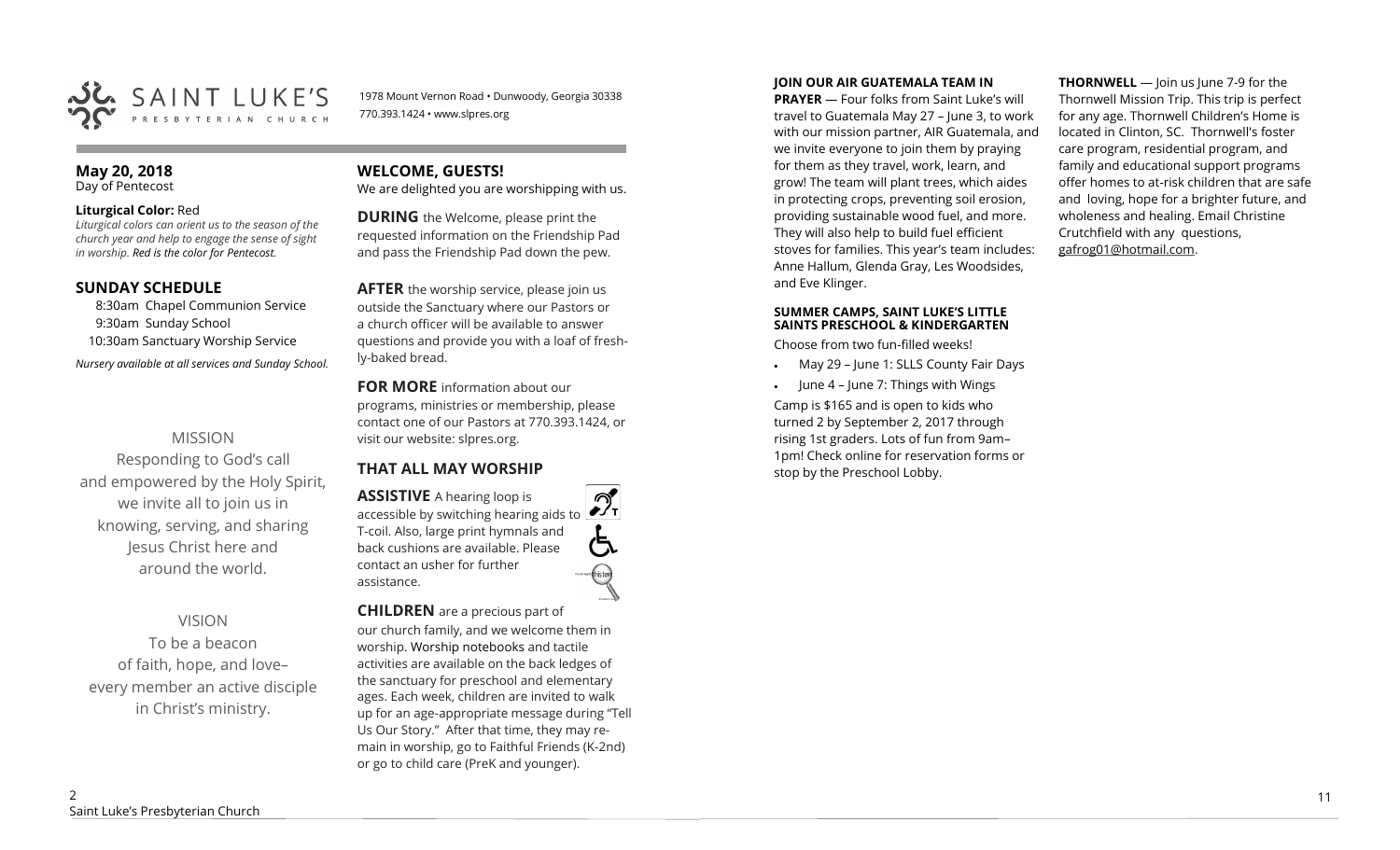# YOUTH MINISTRY

**Phil Brown philbrown@slpres.org / 770.393.1424 ext. 238**   $\_$  ,  $\_$  ,  $\_$  ,  $\_$  ,  $\_$  ,  $\_$  ,  $\_$  ,  $\_$  ,  $\_$  ,  $\_$  ,  $\_$  ,  $\_$  ,  $\_$  ,  $\_$  ,  $\_$  ,  $\_$  ,  $\_$  ,  $\_$  ,  $\_$  ,  $\_$ 

# **HERE'S WHAT'S COMING UP IN YOUTH MINISTRY:**

# **SUNDAYS**

Sunday School, May 20– Summer trip meeting in youth room at 9:30am.

Sunday, May 20– Youth groups both have "Finals De-stress". Middle school will meet at the church at 5pm. High school will meet at the home of Grace Strickland at 7pm.

# **SUMMER TRIPS**

Thank you for your continued interest in summer trips, Please register ASAP! Dates and information can be found on the Saint Luke's website. There is still lots of room on all the trips.

# MUSIC MINISTRY

**Clair Maxwell clairmaxwell@slpres.org / 770.393.1424 ext. 227**   $\_$  , and the set of the set of the set of the set of the set of the set of the set of the set of the set of the set of the set of the set of the set of the set of the set of the set of the set of the set of the set of th

# **CHOIR REHEARSALS ON WEDNESDAYS**

5:00-5:45pm Cherub Choir, Ages 4-5, *Yvonne Miller, Director \** 5:00-5:45pm Westminster Choir, Grades 1-5, *Clair Maxwell, Director \**  6:30-7:20pm Festival Ringers, Youth & Adults, *Clair Maxwell, Director*  7:30-9:00pm Chancel Choir, Youth & Adults, *Clair Maxwell, Director* 

*\* These have ended for the season and will resume in the fall.*

# **SUMMER MUSIC**

Musicians are needed for our summer services at both 8:30 and 10:30 worship. Dates this year are June 3 – August 12. Soloists, instrumentalists and small groups are welcome. Contact Clair about Sundays when you could share your gifts.

# **In Preparation for Worship**

"O Holy Spirit, descend plentifully into my heart. Enlighten the dark corners of this neglected dwelling and scatter there Thy cheerful beams." *- Saint Augustine*

|                         |                           | - Saint Augustine       |
|-------------------------|---------------------------|-------------------------|
| <b>Gathering Prayer</b> |                           |                         |
| <b>Prelude</b>          | Acclamations William Payn | <b>Festival Ringers</b> |

# **Chiming of the Hour**

# **Welcome and Announcements**

*If you are new to Saint Luke's today, welcome, we are so glad you are here! We have a gift of fresh bread we would love to give to you as a token of our gratitude. Please introduce yourself after worship to receive your welcome gift.*

*Please take the time now to fill out the Friendship Pads situated at the end of each pew. Write down your names and pass the pad down the pew, so that you may greet your pew neighbors by name and that we may know you are here.*

|  | <b>Introit</b> | Come, O Holy Spirit, Come | Chancel Choir |
|--|----------------|---------------------------|---------------|
|--|----------------|---------------------------|---------------|

# **Call to Worship\***

|  |  | Leader: Come, Holy Spirit, pour out your spirit on your church! |
|--|--|-----------------------------------------------------------------|
|  |  |                                                                 |

- **People: Come as fire and burn within us renewed commitment to God's work in the world.**
- Leader: Come Holy Spirit, pour out your spirit on your gathered people!
- **People: Come as mighty wind and breathe fresh life into all the places of our ministry.**
- Leader: Come Holy Spirit, pour out your spirit!
- **People: Fill us afresh with your holy power!**

**Hymn #37\*** Let All Things Now Living

# **Prayer for the Day\***

# **Living God,**

**you breathed your Spirit of life into us** 

**and placed us on this earth to care for your creation.** 

**We confess that we have exploited your good gifts** 

**and have not been faithful stewards of your world.** 

**Send your Spirit to us once again,** 

**and forgive us, that we may live in peace with all creation. Amen.**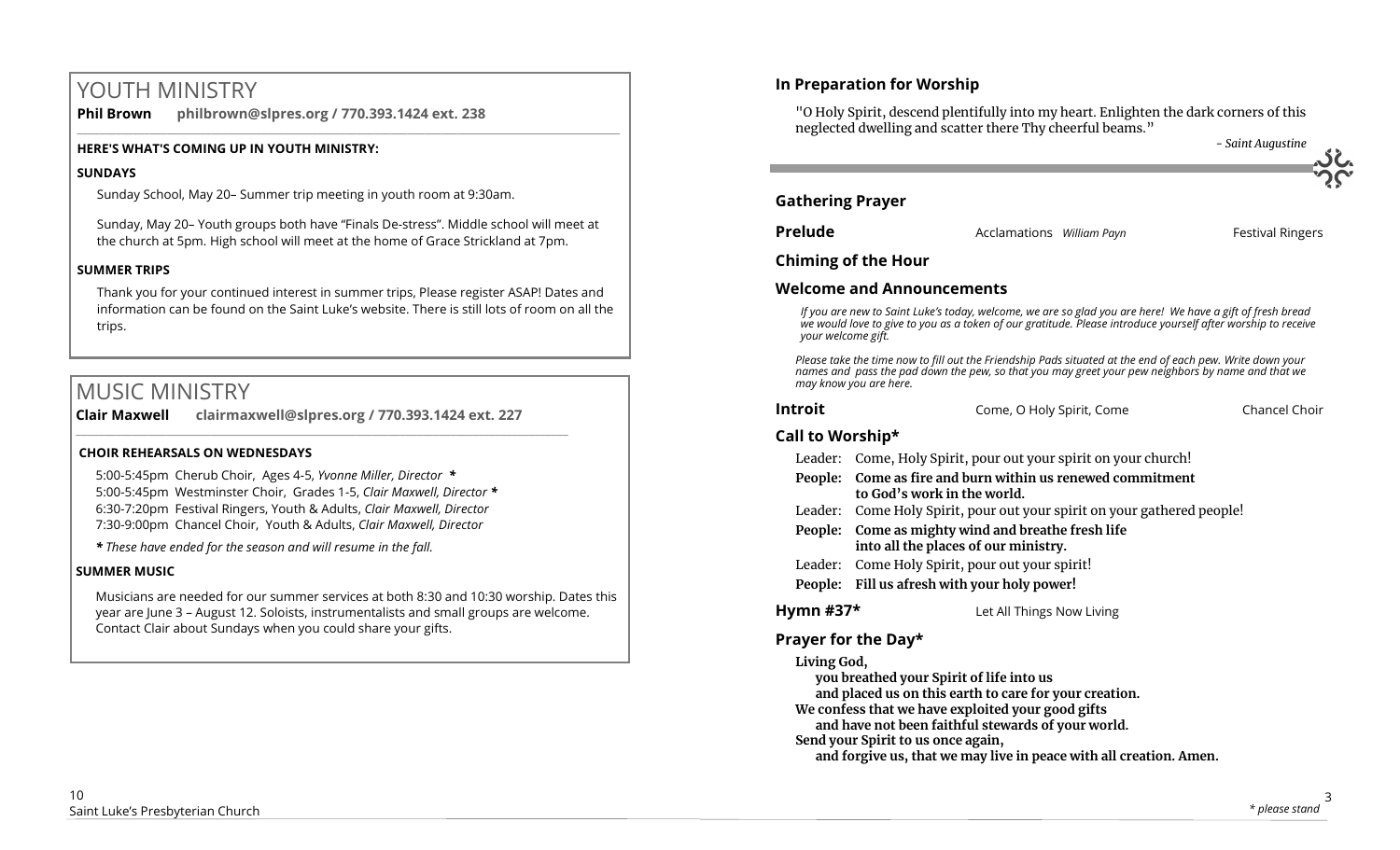# **Welcome of New Members**

# Affirmation of Faith\* Apostles' Creed

**I believe in God, the Father Almighty, Maker of heaven and earth, and in Jesus Christ, His only Son, our Lord; who was conceived by the Holy Ghost, born of the Virgin Mary, suffered under Pontius Pilate; was crucified, dead, and buried; he descended into hell; the third day he rose again from the dead; he ascended into heaven, and sitteth on the right hand of God the Father Almighty; from thence he shall come to judge the quick and the dead. I believe in the Holy Ghost; the holy catholic Church; the communion of saints; the forgiveness of sins; the resurrection of the body; and the life everlasting. Amen.**

# **Song of Praise #581\*** Glory Be to the Father



# **Passing the Peace of Christ\***

Leader: May the peace of Christ be with you. **People: And also with you.** 

# S P L A S H ! CHILDREN'S MINISTRIES

**Catherine Anne Thomas cathomas@slpres.org / 770.393.1424 ext. 228** 

#### **FOUR SUMMER SUNDAYS FOR CHILDREN!**

Ages 3 through Kindergarten will meet in Room 120 on June 3, June 10, August 5 and August 12 for a series entitled, "God Helps Me"!

**\_\_\_\_\_\_\_\_\_\_\_\_\_\_\_\_\_\_\_\_\_\_\_\_\_\_\_\_\_\_\_\_\_\_\_\_\_\_\_\_\_\_\_\_\_\_\_\_\_\_\_\_\_\_\_\_\_\_\_\_\_\_\_\_\_\_\_\_\_\_\_\_\_\_\_\_\_\_\_\_\_\_\_\_\_\_\_\_\_\_\_\_\_\_\_\_\_\_\_\_\_\_\_\_\_\_** 

1st grade through 5th grade will prepare for "Are you Smarter than a 5th Grader?" This group will meet in The Dock on June 3, June 10, August 5 and August 12. On August 12 the children will take on the parents!

# **SHIPWRECKED!**

Shipwrecked VBS registration is live! Get ready for an adventure to an uncharted "island" experience where kids are anchored in the truth that Jesus helps them in many ways to weather life's storms. Here are the links for registration.

3's through 3rd Grade: https://tinyurl.com/slpcvbs2018-1

4th and 5th Grade: https://tinyurl.com/slpcvbs2018-2

### **UPDATE: VBS VOLUNTEERS (A.K.A. CREW MEMBERS)**

Over 75 adults and youth have already signed up to help us lead VBS in some way. For our ship to float (and wreck) we still need about 25 more deck hands. Specifically, we need four leaders for our 3's class (they're almost all 4 and potty trained!), a Kindergarten leader, a 1<sup>st</sup> grade leader, two 2<sup>nd</sup> grade leaders, and two 3<sup>rd</sup> grade leaders...plus a few youth spots for preschool art. Thanks for helping us bring the assurance of God's love and presence to so many children in our community this summer!

Adult "Crew Members": https://tinyurl.com/slpcvolvbs2018 Youth "Crew Members": https://tinyurl.com/slpcyouthvbs2018

#### **HELP FEED OUR "SHIPWRECKED" CASTAWAYS!**

Saint Luke's members and friends are invited to stop by our special palm tree in the main lobby to pick a "palm leaf" labeled with a specific snack ingredient and quantity we need to help feed our VBS kids. Take one or several! Then, initial in our "ship's snack log" what you have taken/will deliver by the date listed. Your contribution will go a long way to see that our students get a delicious and creative snack to reinforce the Bible stories.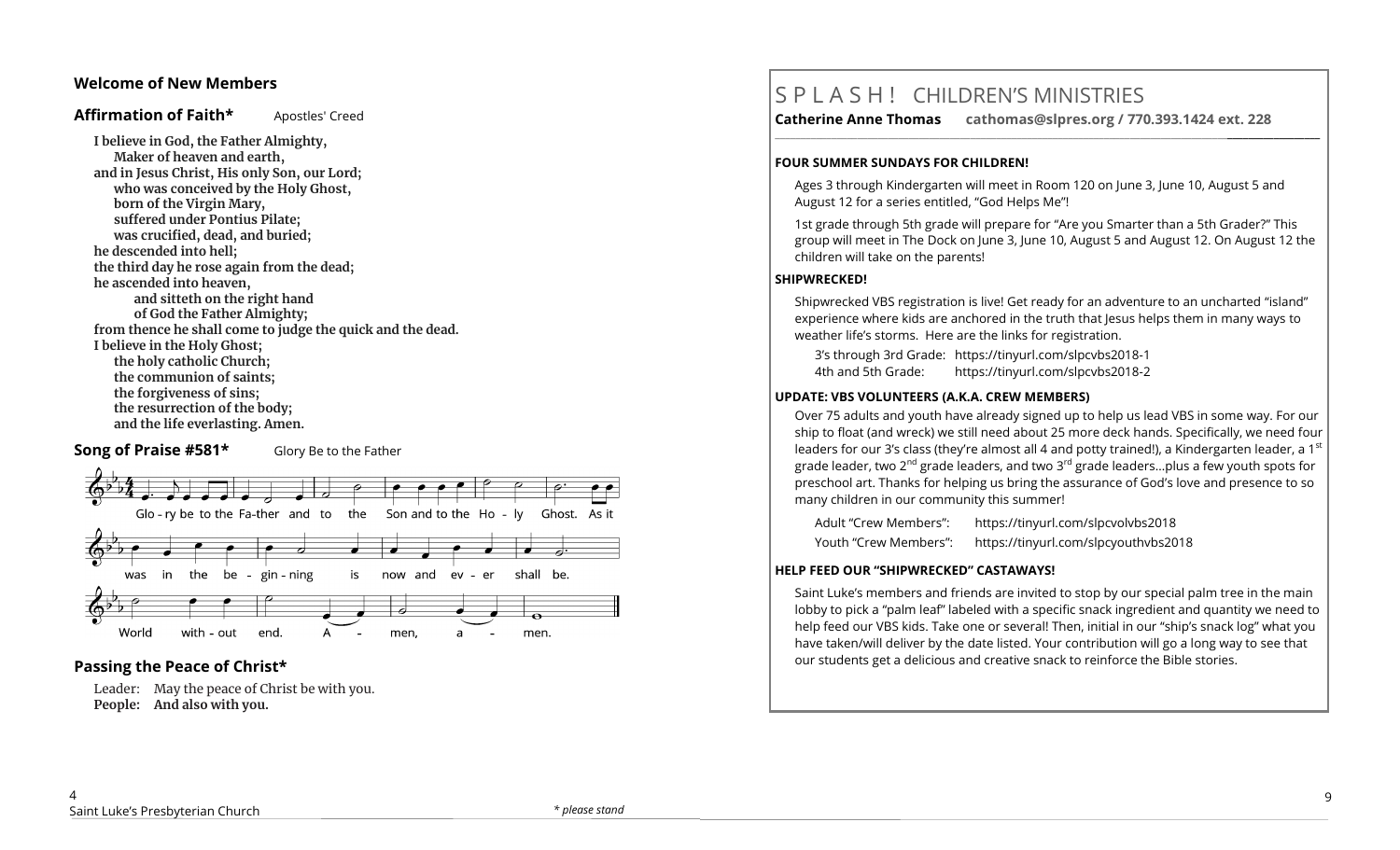# ADULT MINISTRY

#### **Shannon Dill shannondill@slpres.org / 770.393.1424 ext. 229**   $\_$  ,  $\_$  ,  $\_$  ,  $\_$  ,  $\_$  ,  $\_$  ,  $\_$  ,  $\_$  ,  $\_$  ,  $\_$  ,  $\_$  ,  $\_$  ,  $\_$  ,  $\_$  ,  $\_$  ,  $\_$  ,  $\_$  ,  $\_$  ,  $\_$  ,  $\_$

# **ADULT SUNDAY SCHOOL**

Individual classes have begun. Please see the website for a full description of each class. (http://slpres.org/program-ministries/adult-ministry/sunday-school)

Faith Foundations: Room 232 House to House: Room 203 Seasons of the Spirit: Room 231/233 Soul Food: Room 234/236

Summer schedule for each adult education class is noted below:

Faith Foundations meets all summer. House to House will be off June 17 through July 29. Resumes on August 5.

Seasons of the Spirit will meet all summer.

Soul Food will meet in June and July, but will take off August. Resumes August 26.

### **FRIDAY MORNING MEN'S BIBLE STUDY**

Fellowship and Bible study every Friday from 6:40-8am in the Parlor with Dan Joyce.

# **BIBLE STUDY: "WAYFARERS"**

Come join David, Shannon or Phil as this week's preacher leads a study of the scripture for the upcoming Sunday's worship. Meet on Wednesdays at 10am in the church library.

# **FAITH AND PARENTING, MAY MEETING**

Please plan on gathering Sunday, May 20 at 5:15pm at the home of David and Amanda Lower. Never been? Come join this fun group. Visit the sign up genius, https://www.signupgenius.com/go/10c0448a9aa2fab9-faith, to sign up to bring a side dish or dessert. Questions? Please contact David Lower at davidlower@slpres.org.

# **TAVERN TALKS**

Our next gathering will be Monday, May 21 at the Dunwoody Tavern at 8pm. Please join us and bring a friend! Contact David Lower with questions, davidlower@slpres.org.

| <b>Prayer for Illumination</b>                                        |                                                                                                                                                                                                                                                                                                                                                                                   | Laura Strange           |
|-----------------------------------------------------------------------|-----------------------------------------------------------------------------------------------------------------------------------------------------------------------------------------------------------------------------------------------------------------------------------------------------------------------------------------------------------------------------------|-------------------------|
| <b>Scripture Reading</b>                                              | Acts 2:1-18, page 111 of the New Testament                                                                                                                                                                                                                                                                                                                                        |                         |
| The Word of the Lord.<br>Leader:<br>People: Thanks be to God.         |                                                                                                                                                                                                                                                                                                                                                                                   |                         |
| Tell Us Our Story<br>PreK) to our nursery, Room 120 in Sheppard Hall. | Faithful Friends for PreK, Kindergarten and First Grade will meet today. Parents may register children in<br>the narthex and pick up after worship in the Harbor. Parents may take their younger children (through                                                                                                                                                                | Erin Rugh               |
| Anthem                                                                | Every Time I Feel the Spirit<br>arr, William Dawson                                                                                                                                                                                                                                                                                                                               | Chancel Choir           |
|                                                                       | Every time I feel the Spirit moving in my heart I will pray.<br>Upon the mountain my Lord spoke, out of his mouth came fire and smoke.<br>Looked all around me, it looked so fine, till I asked my Lord if all was mine.<br>Jordan river is chilly and cold, it chills the body but not the soul.<br>There ain't but one train upon this track; it runs to heaven and right back. |                         |
| Sermon                                                                | "A Spirited Bunch"                                                                                                                                                                                                                                                                                                                                                                | David Lower             |
| <b>Ordination and Installation of New Officers</b>                    |                                                                                                                                                                                                                                                                                                                                                                                   |                         |
|                                                                       | <b>Covenant Questions of Ordination and Installation</b>                                                                                                                                                                                                                                                                                                                          |                         |
| <b>Laying On of Hands</b>                                             |                                                                                                                                                                                                                                                                                                                                                                                   |                         |
| <b>Prayer of Ordination and Installation</b>                          |                                                                                                                                                                                                                                                                                                                                                                                   |                         |
| Response #288*                                                        | Spirit of the Living God                                                                                                                                                                                                                                                                                                                                                          |                         |
| <b>Offering Invitation</b>                                            | Giving is a tangible sign of worship. If you give electronically, there is a blue, laminated, electronic giving<br>card in the pew rack to place in the offering plate as it is passed.                                                                                                                                                                                           |                         |
| Offertory                                                             | Glorious Spirit arr. Cathy Moklebust                                                                                                                                                                                                                                                                                                                                              | <b>Festival Ringers</b> |
|                                                                       |                                                                                                                                                                                                                                                                                                                                                                                   |                         |